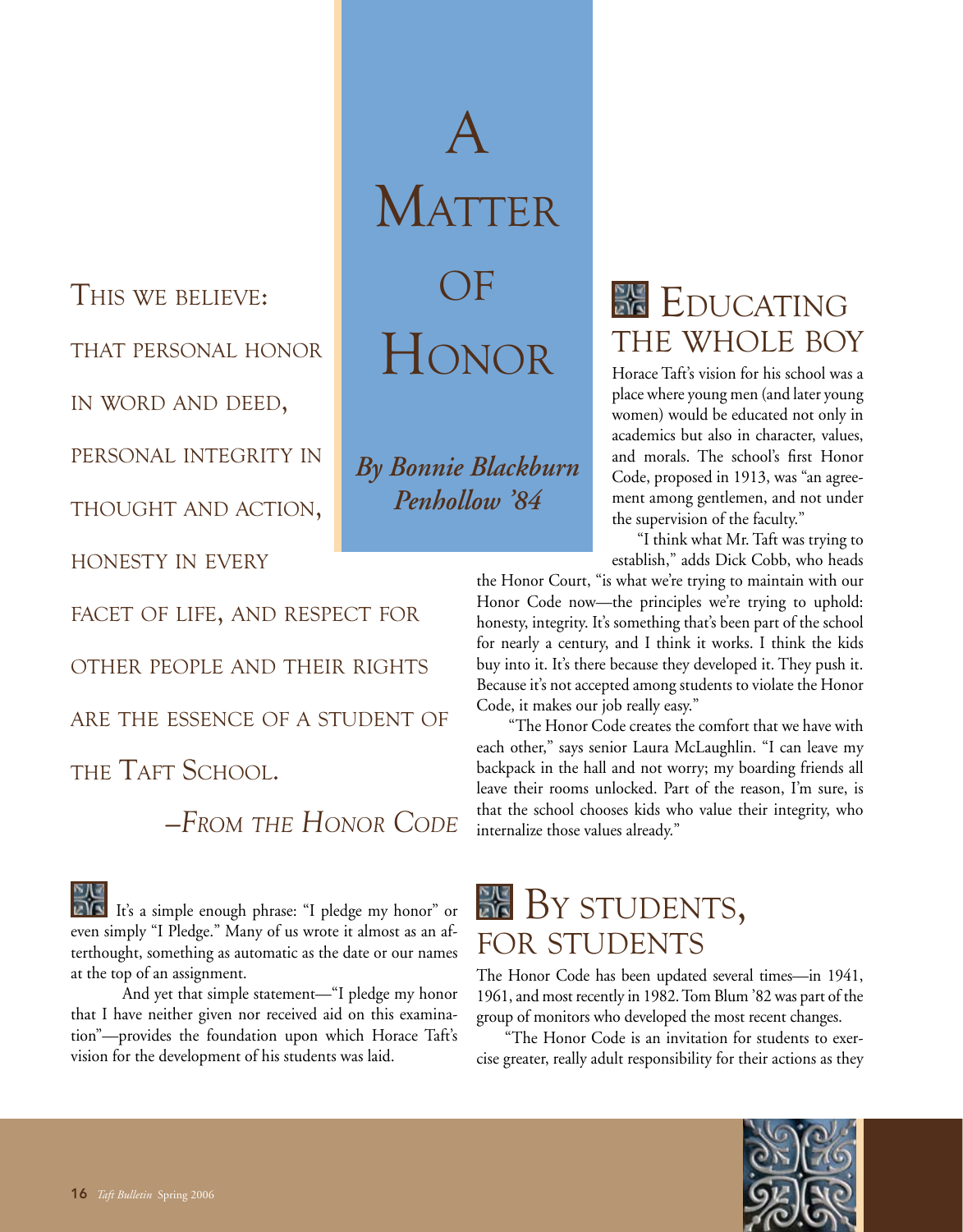

get closer to entering the 'real world,'" Blum says. "It's an opportunity to deepen their understanding that respect for one's peers, an appreciation of intellectual and academic honesty, and trustworthiness are pillars of cooperation and promoters of just and equitable behavior within a society. The Honor Code presents students with their first exposure to the legalistic boundaries and processes that will be a part of adult life: If you violate the code, there may be consequences."

These days, it seems there are no

consequences in the white-collar world many Taft students inhabit. But as national scandals such as the collapse of Enron, corruption in Washington and allegations of lying and illegalities reach the highest levels of government and the private sector, is there still a place for honor codes such as Taft's?

Of course, says Taft Headmaster Willy MacMullen '78.

"That our expectations of honesty run counter to much of what students experience in our culture is only a reminder of how important our work is here," he says. "When Horace Taft created the school, the ethical education was as important as the intellectual. This is what it means to educate the whole student.

"In every sense, the Honor Code is the cornerstone to this place. It guides so much of what we do, and no year goes by without my speaking explicitly to the community about the importance of honor—in our personal as well as academic lives," MacMullen adds. "I cannot tell you the pride I feel for this school in this regard: for the students today and for those who came before who bequeathed such an important legacy."

"Maybe here kids don't cheat because they fear the consequences, at first," adds Laura, "but after that—once you see the environment—you value it for itself. We know Taft would be less 'Taft' if kids cheated and there weren't an honor code."

## **FACING CONSEQUENCES**

Head monitor Michael Shrubb '06 says before he came to Taft, cheating was the norm.

 "I was at a school where cheating was the usual," he explains. "There was no way a teacher could leave class without the students cheating. I cheated in my old school, not much at all, but I did. I have been here at Taft for three and a half years now and haven't cheat-

ed once. Taft and the Honor Code have showed me how important one's honor really is. I wouldn't say that I don't cheat because I am scared of the punishments that come from breaking the code, but instead, the Honor Code instills a sense of pride in my work and my abilities. After my experiences on the Honor Court, I have come to appreciate my honor much more than ever before."

Understanding the importance of one's honor is a tricky concept for many new students to grasp, says Academic Dean Debbie Phipps.

"My personal feeling is that the Honor Code itself is not that complicated. You simply tell the truth," she says. "If you borrow something from someone, you acknowledge it. There are times when collaboration is valuable … but you also have to know how to give credit for work that is not your own."

That's why the concepts behind the Honor Code are discussed frequently at the beginning of the school year.

In cases in which a violation is minor and a student is new, a letter will be placed in his or her file and sent home to parents; the student may be put on academic warning with regard to the Honor Code. But in more serious cases, the student is referred to the Honor Court, which is made up of three faculty members and three monitors.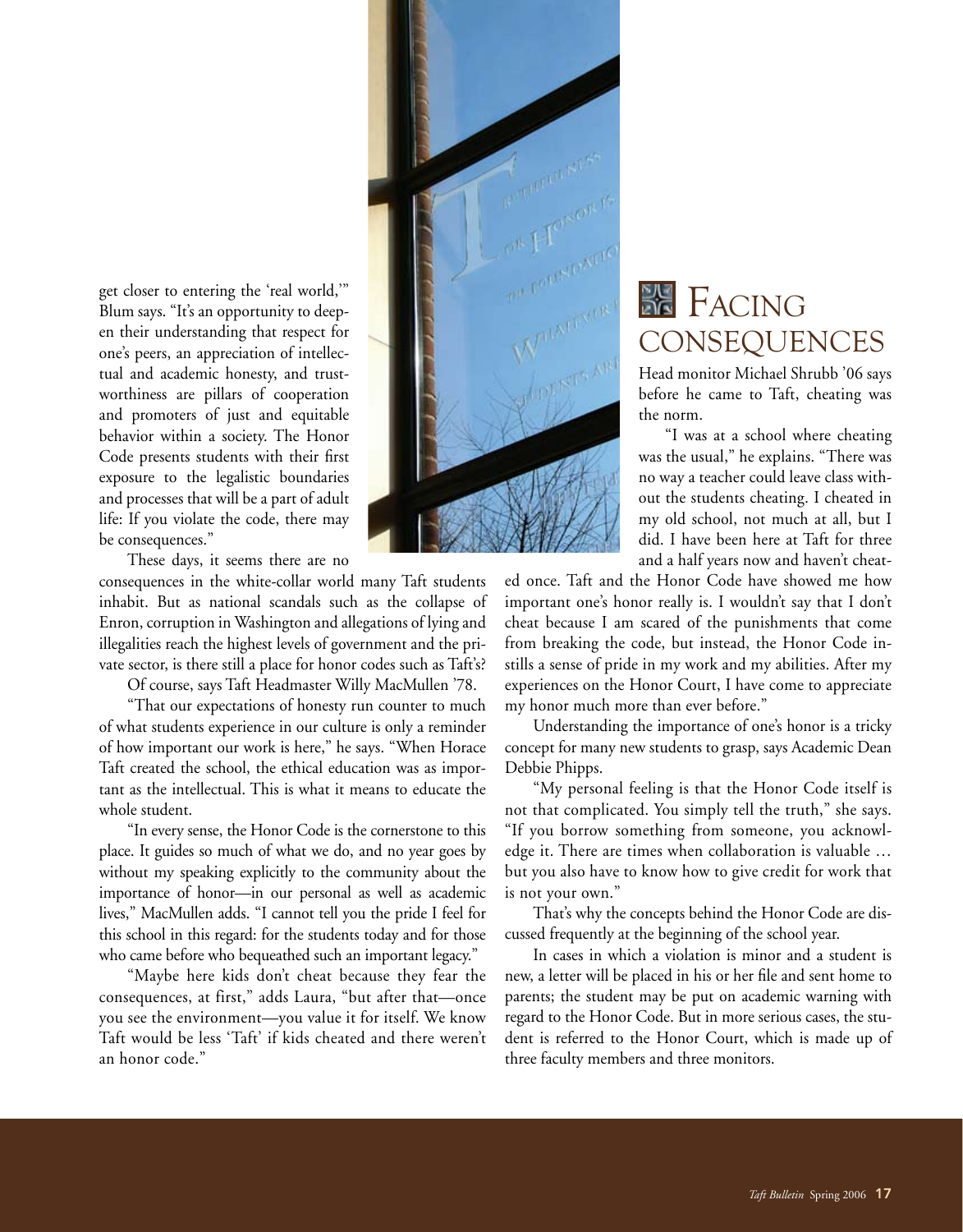For students unfortunate enough to end up in front of the Honor Court for violating the Honor Code, that phrase, "I pledge my honor," hits home like an arrow to the soul.

 $\frac{1}{\epsilon}$ **THE COURT** 

"Serving on the Honor Court is a tricky situation." say Michael. "The kids that [violate] the Honor Code are never bad kids, just ones that made a mistake. It is tough to punish a fel-

low student or classmate, but you know it has to be done to keep the Honor Code strong and serious. After seeing a few cases on the Honor Court, I have realized that although the kids are distraught at the time, a month or so later they realize that the whole ordeal has taught them a lot about honor. So it's a tough job but one that is essential to the strength of the community."

"The Honor Court is a big deal," Phipps says. "It fol-

SITTING in GMENT *By Laura McLaughlin '06*

*A school monitor describes what it's like to decide the fate of one's peers.*

I've never spoken to her but recognize her face in the hall and know the name that pairs with it. I don't know what makes her happy, but in this room I can spot one lone tear roll down her cheek and then, after a futile attempt at selfconstraint, a stream of them.

As a member of the honor court, I, in conjunction with several teachers and two fellow senior monitors, will determine the fate of this young girl I barely lows the model of a judicial hearing. I present the case, the Honor Court asks questions of the student, and he or she has to answer honestly.

 "For many students, their first instinct is to balk," Phipps says. "It's hard. It's a painful, difficult time. We want them to get to the point where they can own their actions and say 'I did this.' Once they can do that, they can move forward. Getting to that point can take time, and advisers may become involved in the process."

"If you lie to the court when it's

meeting," explains Dick Cobb, "you'll likely get dismissed. Horace Taft said it well: 'Truthfulness or honor is the foundation. Whatever else students are, if they tell the truth there is hope—there is something to work with.'"

After hearing all sides, the Honor Court has four options: Do nothing, issue a warning, recommend a two-week suspension, or recommend dismissal. The court reports its recommendation to the headmaster, who makes the final decision.

> know. I will decide if her crime is worthy of dismissal, potentially altering forever her entire vision of the progression of her life. With paper and pen in front of me, a knot growing in my stomach, I was going to be certain I knew all the facts.

> A deep breath and she begins to speak, her voice quavering with every syllable her vocal chords manage to sound. Even before arriving at the word "sorry," she dissolves again into a fountain of tears, a frightened little girl. She already pulls at my heart. As I turn from her face to look at the paper in front of me, I feel tears beginning to well up in my own eyes.